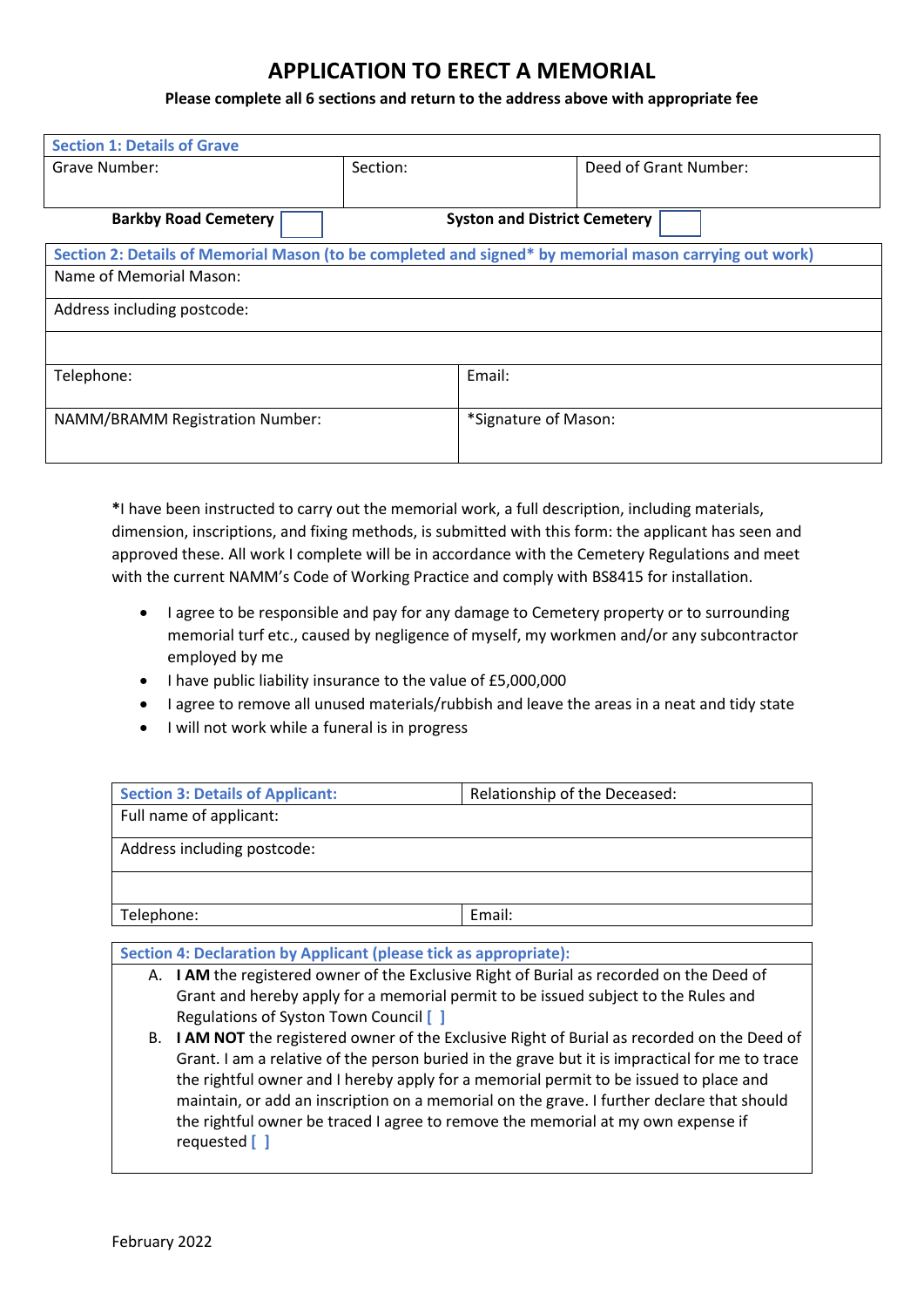# **APPLICATION TO ERECT A MEMORIAL**

### **Please complete all 6 sections and return to the address above with appropriate fee**

I understand that I am responsible for the maintenance of the memorial and that Syston Town Council may take action they deem necessary should the memorial become unsafe or dilapidated. I also understand that the memorial may be removed temporarily to allow burials in adjacent graves to this grave. Signature: **Date: Date: Date:** 

**Work must not commence until approval has been granted by Syston Town Council**

| <b>Section 5: Details of Memorial Works</b>        |                                                     |  |  |
|----------------------------------------------------|-----------------------------------------------------|--|--|
| Memorial Permit Type (Please tick as appropriate): |                                                     |  |  |
| New Headstone (full burial plot) []                | New Headstone (Family Cremation Plot) []            |  |  |
| New Stone Vase/Tablet [ ]                          | Existing Memorial (modification or inscription) [ ] |  |  |

### **Approved Dimensions:**

- A) A flat stone occupying a superficial area not exceeding 8 feet by 4 feet  $£91.00$ B) A headstone not exceeding 3 feet 9 inches in height (adult) or 2 feet by 3 inches (child) £91.00 C) A footstone not exceeding 2 feet in height  $£91.00$ D) A base that must not exceed 4 feet by 1 foot 6 inches E) A monument in the form of a vase or tablet (allowed on cremation plots) should not exceed 12 inches by 12 inches by 10 inches  $£64.00$
- F) Kerbset to be 4 feet high, x 3 feet wide x 7 feet long  $£116.00$ Foundation/landings to be 3 feet 2 inches x 7 feet 2 inches

**NB. The exact dimensions of the proposed memorial must be given in every case. You must specify the dimension in relation to the drawing of the memorial and include your method of fixing. If necessary, you may supply the information on a separate sheet and attach it to this application.** 

| <b>Section 6: Design of Memorial</b>   |             |
|----------------------------------------|-------------|
| <b>Memorial Drawing and Dimensions</b> | Inscription |